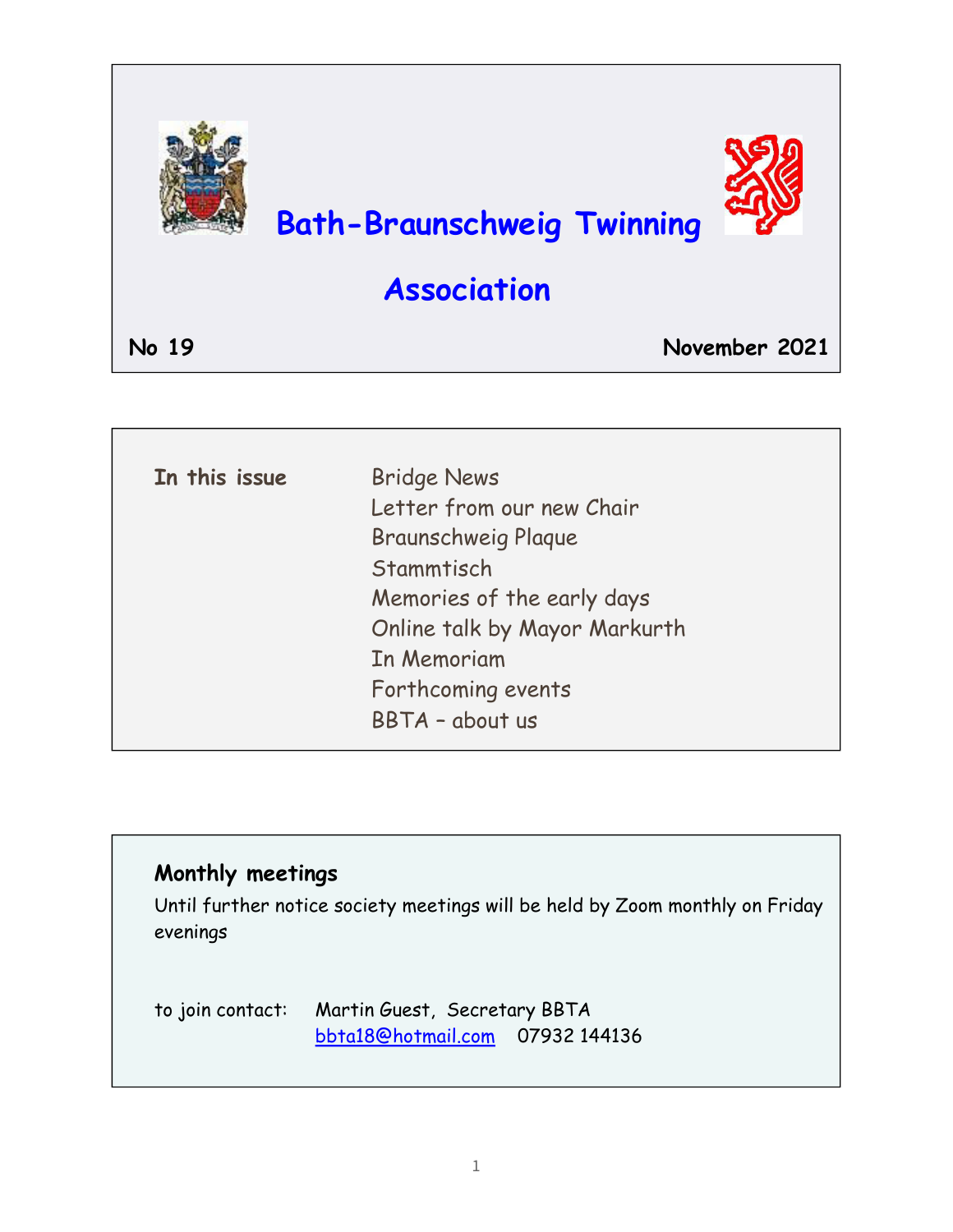

# **Bridge News**

 Bath bridge enthusiasts continue their regular meetings with their counterparts in Brunswick and we have had some very enjoyable competitions. Many thanks are due to Christine MacFarlane and to Christina Lehne for directing these tournaments and for keeping us all motivated.

# **Letter from our new Chair**

I was very honoured to be elected chair at our AGM in June of this year. What I hadn't anticipated was just how busy this would keep me! BBTA has worked closely with the Mayor's staff to find acceptable ways of celebrating the  $50<sup>th</sup>$  anniversary of the formal signing of our twinning agreement; sadly however the planned civic visit of the Lord Mayor and colleagues could not take place due to Covid.

Many citizens of Bath will have memories of exchanges with friends in Brunswick, which often go back as far as 1951; I myself took part in a visit with Bath College Choir in the early 90s and our initial bridge visit to Brunswick in 2017. We hope to build on similar experiences in the future so that more of Bath's citizens will have the opportunity to get to know their "twins" in Germany."

#### Judy Spencer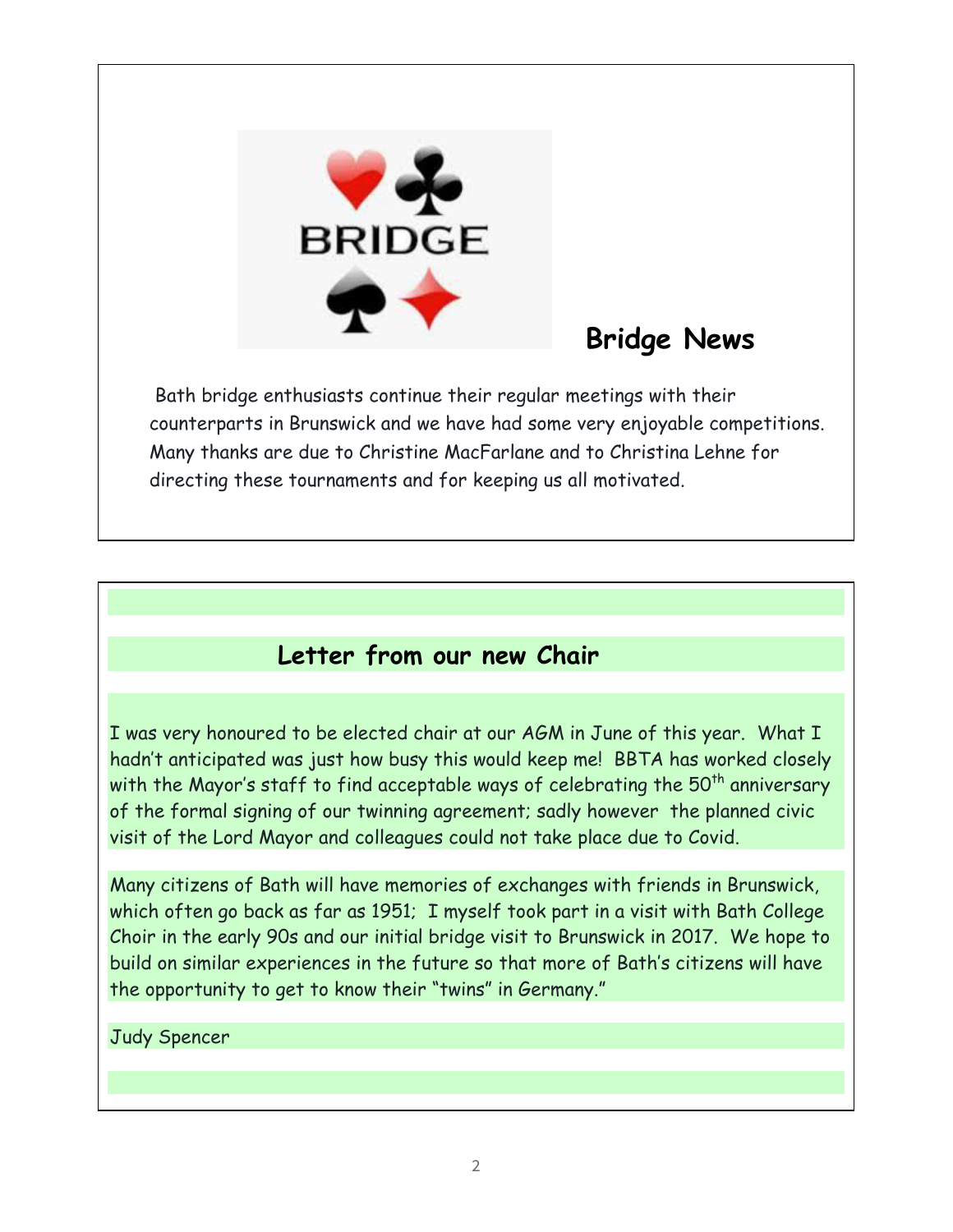



From **1st December** we will meet at **BRLSI** in

Queen Square.The time will remain the same: **12 until 2pm.** Coffee and tea will be provided, but you are also welcome to bring your own things to eat and drink.

Note that because we are using a BRLSI room, there is a small charge of £2 for members and £5 for non-members of the institute. But I feel that the extra cost is made up for because it is inexpensive to buy lunch from a local baker or bring along something to eat.

As an added bonus, we will not be in a crowded room that is part of a café! For those who need parking, Charlotte Street car park is just around the corner.

Simon Guyett [bathgermansociety@gmail.com](mailto:bathgermansociety@gmail.com)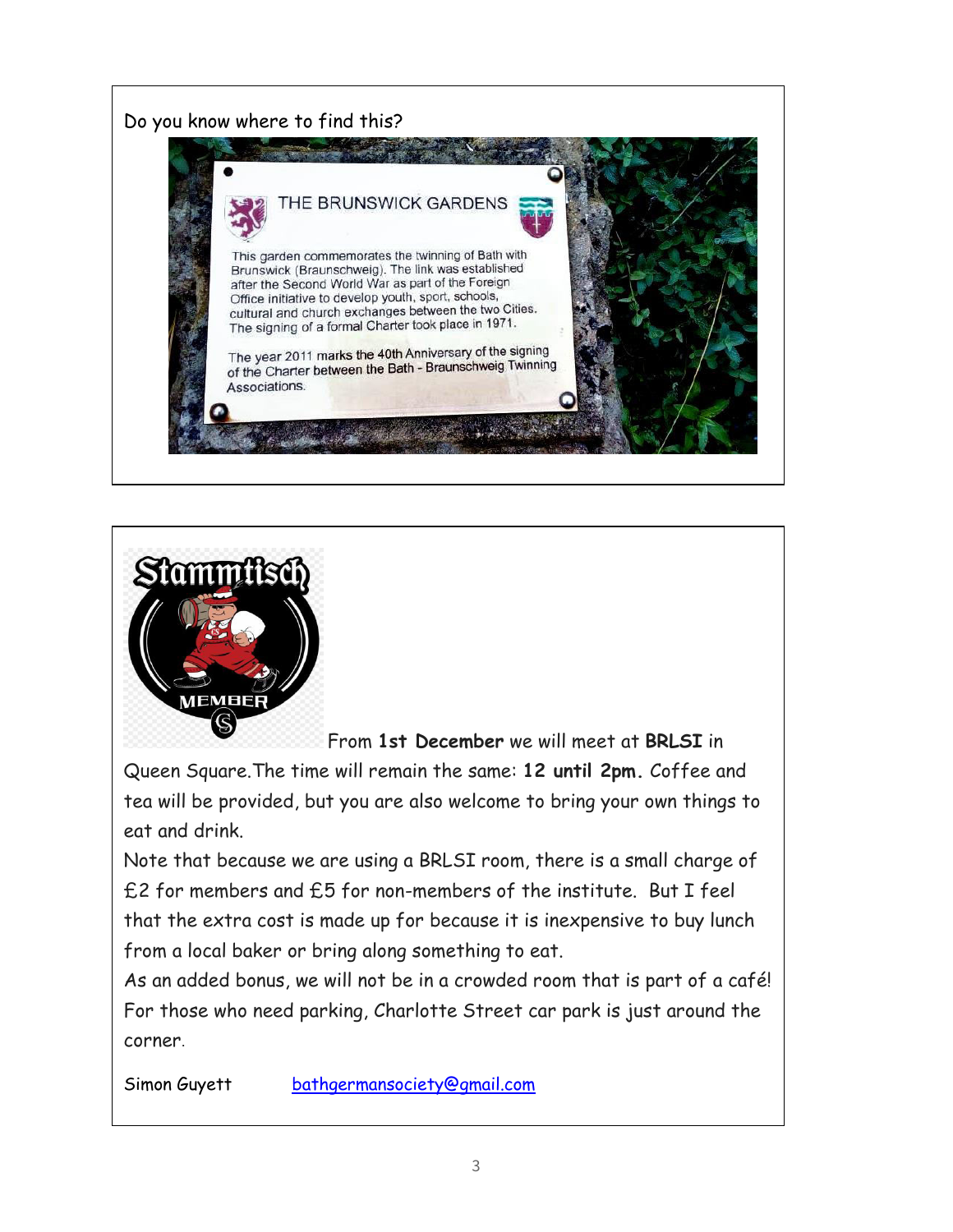## **Memories of the early days**

#### **Visit to Braunschweig – May 1980**

My very first visit to Braunschweig, (but not to GERMANY, as I had been to Berlin shortly after the wall was erected) was with the Mayor of Bath's Age Concern (MOBAC) in May 1980 16 Senior Citizens (4 men, 11 women and myself) travelling with Roman City Coaches set off on 7 May for Braunschweig. The group stayed mainly with families - single guests staying with lady or gentleman hosts.

We spent five busy days with our opposite numbers, starting with dinner at a Senior Citizens' Home. The next day was a Sunday and another warm welcome was laid on with dinner at the Stadtpark.

On Monday we were given a Civic Reception, Kaffee und Kuchen in the Rathaus followed by a sightseeing tour of the city. On Tuesday a visit to Wolfsburg and the Volkswagen factory was followed by dinner at the restaurant. In the afternoon we toured the Heide, with a coffee break at the Stadthalle in Wittingen. On Wednesday we visited Wolfenbuttel and had a sightseeing tour with lunch at the Kaffeehaus, followed by a tour of the old town. Then on Thursday we were taken on a tour of the Elm Hills with lunch at a home in Grasleben and a coffee break at the Brunnental following the then border with the DDR to Offleben. The next day was spent shopping or visiting the exhibition Harz und Heide. On Saturday we toured the Harz mountains with sightseeing at Goslar and lunch at the Cafe Goldberg. Sunday saw our departure and final farewells leaving at 9 am for the airport and for some the railway station, a few hours later.

In conclusion l wish to place on record that the hospitality we received at each and every one of the Senior Citizens' Homes was wonderful – great company, superb food - a grand introduction to German cuisine.

These two "grand tours" started my "love affair" with one of Bath's twinned cities Braunschweig, (and the members of the Deutsch–Englische Gesellschaft e. V.) I became Hon. Secretary of the Bath - Braunschweig Twinning Association in 2003, serving, until this year, at the 20<sup>th</sup> AGM, I stood down; however I continue to play a lesser role on the committee.

Hilary Elms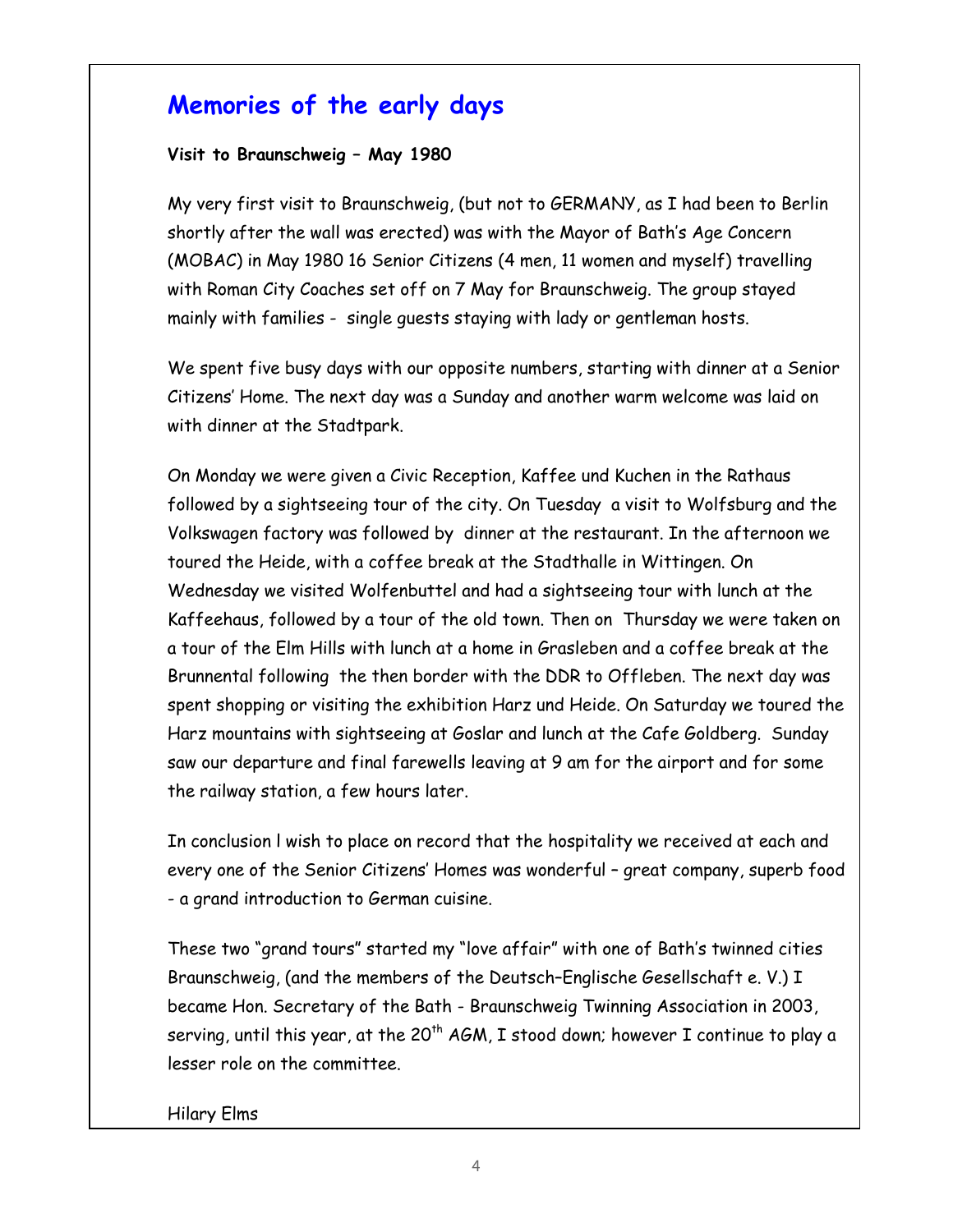# Online talk by Lord Mayor Markurth

**"Urban development – planning for the future and strategic development in Braunschweig", Speaker: Lord Mayor of the City of Braunschweig, Ulrich Markurth**

Unfortunately the civic visit planned for October had to be cancelled. However on Wednesday 27 October the BRLSI and the Bath German Society were able to arrange for the talk to be given on Zoom. The event was well attended and Lord Mayor Markurth was introduced by Dr Yukteshwar Kumar, the Deputy Mayor of Bath.

The presentation was followed by a lively question and answer session.

During his time in office, the Lord Mayor of the City of Braunschweig, Ulrich Markurth, has made the process of urban development in Braunschweig one of his priorities. About six years ago, the city of Braunschweig began a major joint initiative and since then, together with citizens, experts, associations and organisations, has developed a plan for the strategic development of the city ("Integriertes Stadtentwicklungskonzept – ISEK"), which will now serve as policy guidelines for urban development until 2030.

During his talk Lord Mayor Markurth presented examples of projects that have already been implemented and outlined future projects.

Of particular interest was the recently completed 22.5 kilometer *Ringgleis* – a foot and cycle path which encircles the city. The 4 sections - north, south west and east- each having their own particular character.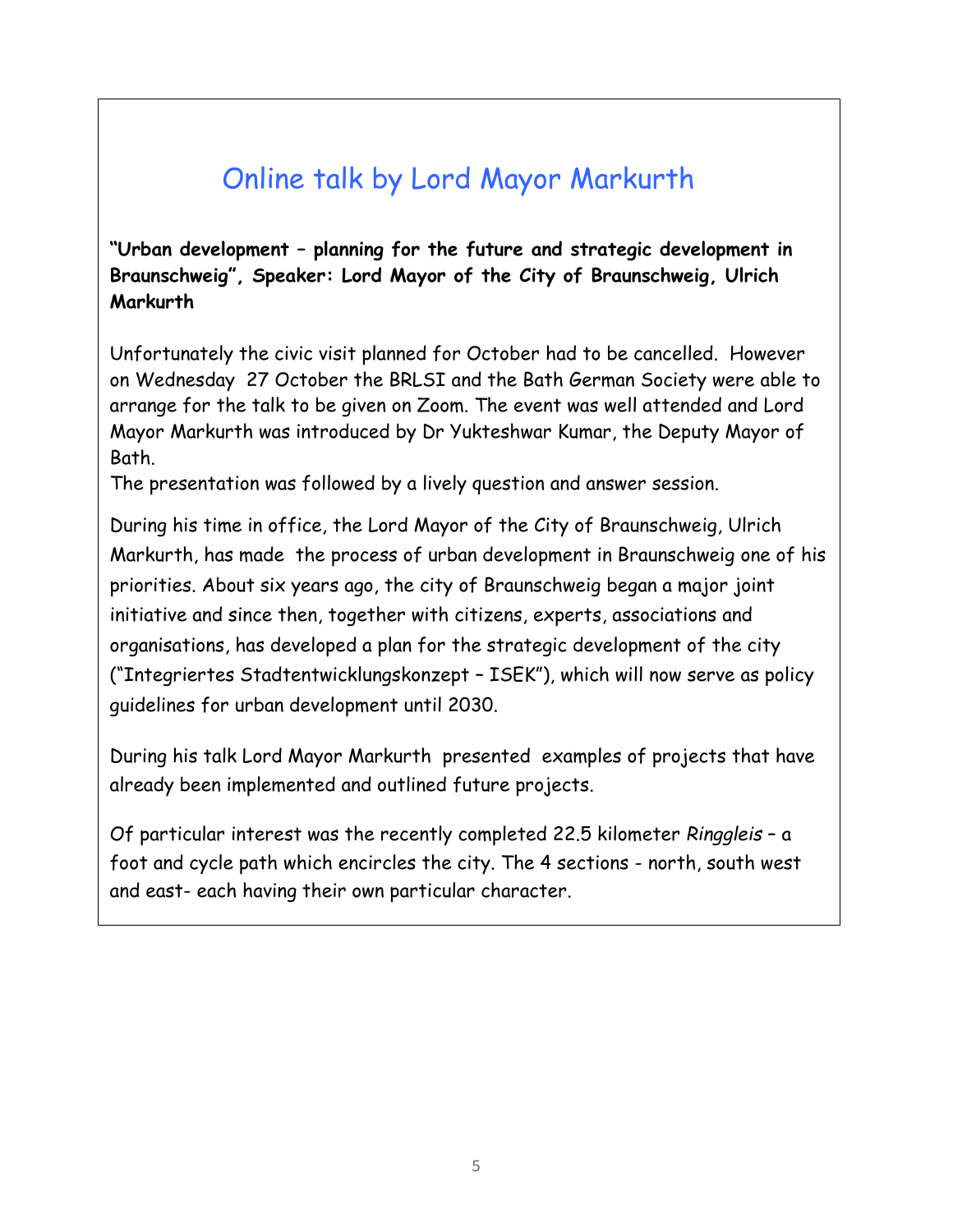## **In Memoriam**



The Reverend Professor Clifford Burrows OBE DSc and Mrs Margaret Burrows

One of the great tragedies of the Coronavirus pandemic has been that we lost touch with some of our older members – and are only just finding out what has happened to them. So it was a shock and a deep sadness to learn that Margaret Burrows died in the Autumn of 2019, and her husband, Cliff, also died, in his case of Covid-19, in April 2020.

Margaret had been a member of our Twinning Association for more years than anyone can easily remember. She was a staunch supporter of the idea of twinning; she attended committee meetings assiduously and took a lively part in discussions and decisions. In recent years she has fought courageously against increasing mobility problems until the point came when she was obliged to move into a residential care home. Until that time, her husband was a regular fixture in the entrance hall at the Guildhall, where he waited for our meetings to conclude before helping Margaret return home, or go on to one of her frequent medical consultations at the Mineral Water Hospital. It was typical of his devotion to her needs. In a sense it was a role-reversal, for before that, Margaret kept the home while Cliff was fully occupied with his notable career.

Cliff and Margaret had four children and five grandchildren, to all of whom they were devoted. Sadly, contracting Covid shortly after the first lockdown began was too much for his body to fight off, and weakened as it already was with Alzheimer's, he was spared lengthy suffering. We salute them both for the dedicated service they gave to Bath in so many ways.

Jeremy Key-Pugh